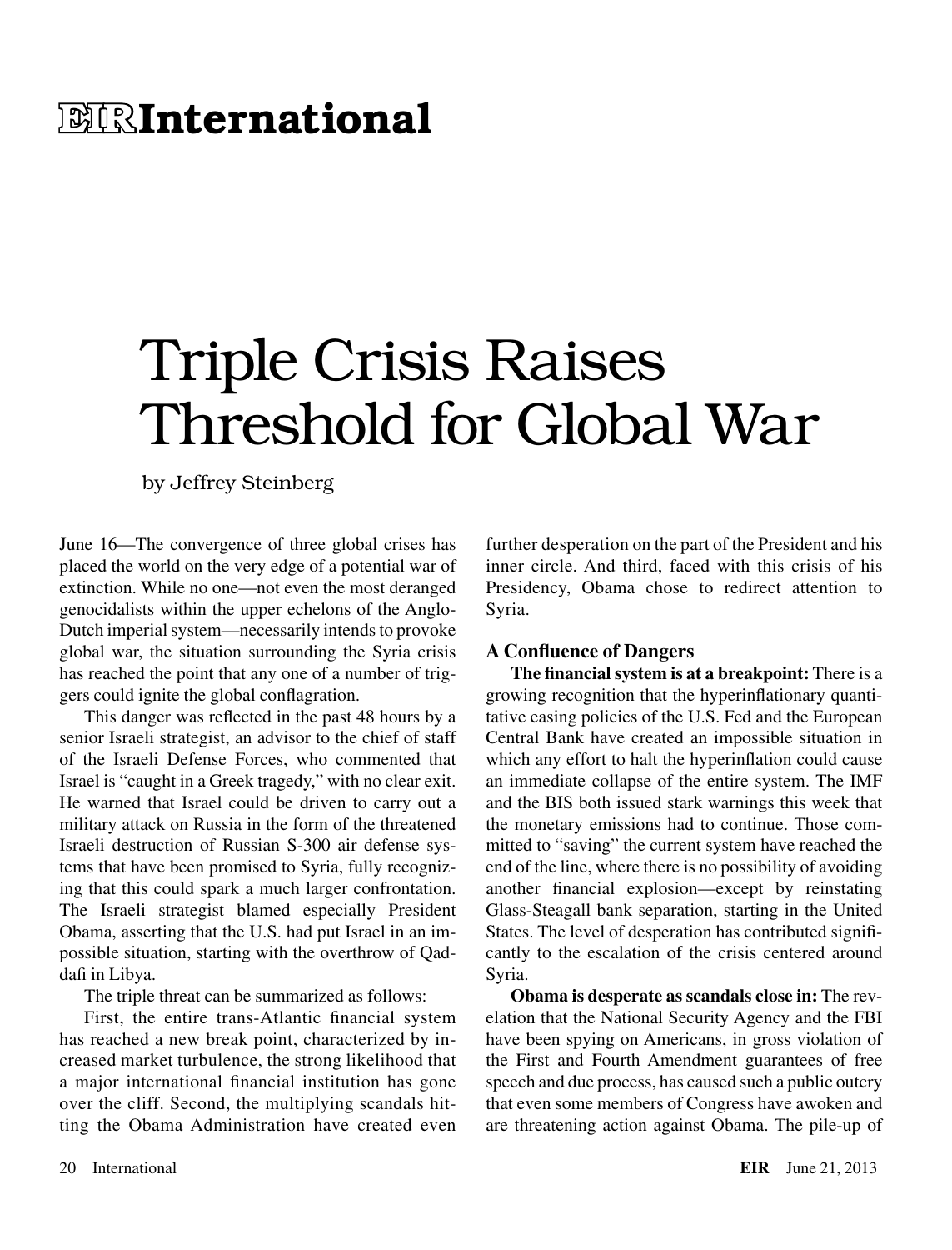impeachable crimes by this President has been highlighted by the sequence of revelations over the past month: Benghazi-9/11; the Internal Revenue Service targeting of an Obama "enemy's list" of conservative organizations; the spying on journalists from Associated Press and Fox News; and now, the NSA mass spying on every American with a telephone, a cell phone, or an Internet account. Gen. Keith Alexander, the director of the NSA, and Robert Mueller, the outgoing head of the FBI, were grilled on Capitol Hill last week, and a group of conservative Republican Congressmen and Senators, joined by Constitutional lawyer Bruce Fein and by the American Civil Liberties Union, have announced class-action suits against the President over the mass spying.

**Obama's decision to arm the Syrian rebels raises the threshold for a wider war:** A much-publicized "national security review" of the Syria crisis took place beginning on June 9, when the National Security Council Deputies Committee, which includes the CIA, the NSC, the State Department and the Pentagon, held a number of meetings that culminated June 13 with the announcement by Obama's national security spokesman Ben Rhodes that the U.S. would begin arming the Syrian rebels. Rhodes claimed that the U.S. intelligence community had concluded "with high certainty" that the Syrian government had used chemical weapons against the rebels, resulting in between 100-150 documented deaths.

Within 24 hours of the announcement, the *New York Times* and *Washington Post* were reporting that the decision to arm the Syrian rebels had been made at least a week earlier, and that the Syria chemical weapons "red line" was used as the pretext for the escalation in U.S. involvement in the Syria conflict, which has expanded into a regional war, with increasingly sectarian dimensions.

It has been British policy for the past several years to provoke a permanent Sunni versus Shi'ite war within the Islamic world, as part of the policy of permanent chaos and population reduction. In April 2013, the Royal United Services Institute (RUSI), the leading military think tank of the monarchy, released a briefing paper, "A Return to East of Suez? UK Military Deployment to the Gulf," boasting that Britain was resuming its role as the dominant power over the Gulf, a role that it had turned over to the Americans in 1971.

In fact, the Obama "decision" to escalate American involvement in the Syria war was imposed on Washington—against the strenuous objections of the Joint Chiefs of Staff and other government agencies. Long before Obama made his announcement, British Prime Minister David Cameron had announced that London had concluded that Syria had used chemical weapons against its citizens and the European Union arms embargo had to end. Cameron was joined by French President François Hollande in pressing Obama to break from the "realists" in his Administration, and jump head-first into the regime-change program against the Assad government.

## **Russia: WMD Déjà Vu**

The great danger emanating from the new phase of the Syria crisis is that it will lead to a direct confrontation between the United States and Russia. Top Russian officials have warned that the so-called "evidence" of chemical weapons (CW) use by Assad is unconvincing (see next article). Contrary to wild propaganda claims to the contrary in the Western media, Putin's Russia is not about to throw Syrian President Assad to the wolves.

Russian arms deliveries to Syria have increased, and as the result, the Syrian Army continues to make military advances on several fronts in the war. When Secretary of State John Kerry met with Putin and Russian Foreign Minister Sergei Lavrov in Moscow in mid-May, the Russians promised that they would not deploy the S-300 advanced air defense systems to Syria until after the scheduled Geneva II peace conference.

However, the recent military gains by the Syrian Army—even without the advanced air defenses—have added to the desperation in London, Paris, and at the White House that Assad must be removed from office as soon as possible. The danger of a head-on confrontation with Russia, as the result of this madness, is exactly what the Israeli strategist was warning about. In a *Washington Post* interview published June 15, Israeli President Shimon Peres made it clear that he did not favor escalating the crisis, drawing the United State potentially into another war. His recommendation was for the issue to be handled by the Arab League, leaving the United States, Russia, China, and Europe out of the picture altogether.

Regardless of what level of material support the